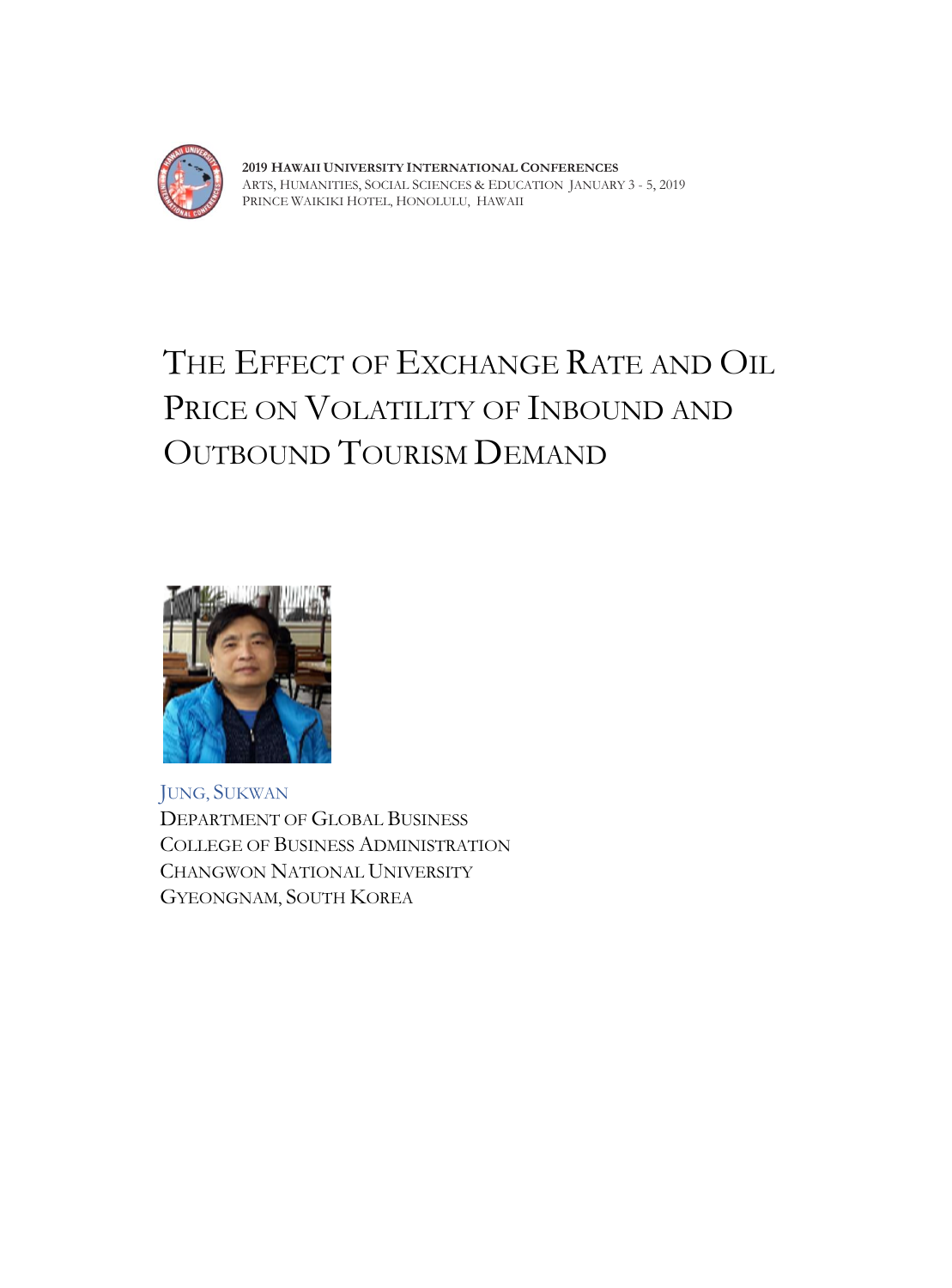Prof. Sukwan Jung Department of Global Business College of Business Administration Changwon National University Gyeongnam, South Korea

# **The Effect of Exchange Rate and Oil Price on Volatility of Inbound and Outbound Tourism Demand**

# **Synopsis**:

This study examined the volatility of inbound and outbound tourism demand and correlation between them using DCC(dynamic conditional correlation) - MGARCH (multivariate generalized autoregressive conditional heteroskedasticity) model. In addition, we analyze the effect of exchange rate, oil price on the volatility. The inbound and outbound tourism demand change rates have volatility, and there was interdependence between volatility. Oil prices and/or exchange rates affected volatility.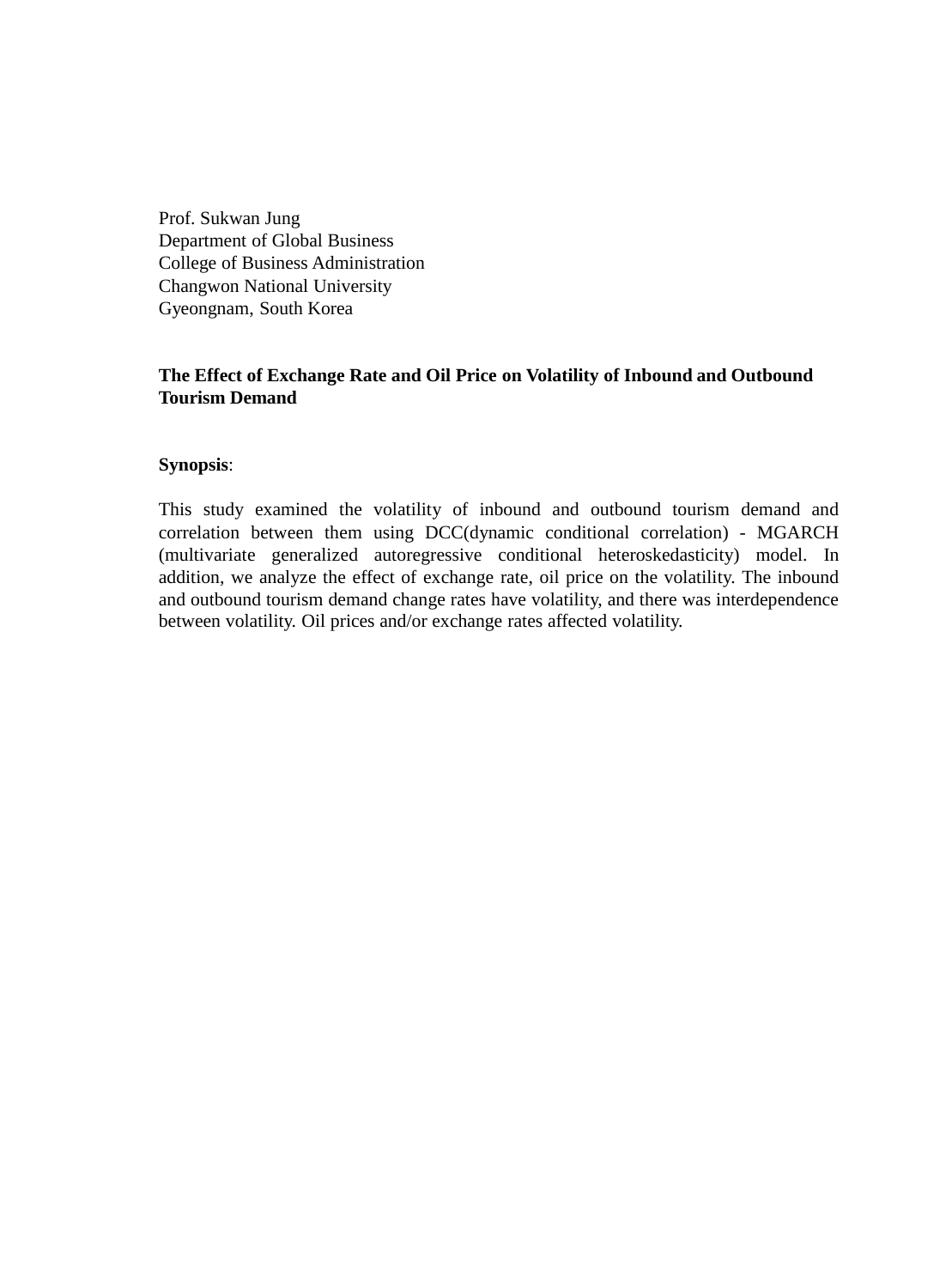# **The Effect of Exchange Rate and Oil Price on Volatility of Inbound and Outbound Tourism Demand\***

#### **ABSTRACT**

*This study analyzes the volatility of inbound and outbound tourism demand and interdependence of their volatility. In addition, we analyze the effect of exchange rate and oil price on the volatility. The DCC (dynamic conditional correlation)-MGARCH (multivariate generalized autoregressive conditional heteroscedasticity) model was used to reflect their interaction and correlation over time. First, inbound and outbound tourism demand did not affect each other significantly, but were influenced only by autoregressive variables. Second, the inbound and outbound tourism demand change rates have time - varying conditional variance (volatility), and there was interdependence between volatility. Third, oil prices had a significant effect on the volatility of inbound and outbound tourism demand change rate, and the exchange rate had a significant effect on the volatility of outbound demand change rate. Government and tourism industry need to consider interdependence between volatility of inbound and outbound tourism demand and appropriately respond to the change in the exchange rate and international oil price to reduce risk in tourism industry.*

**KEYWORDS**: Inbound, outbound, volatility, exchange rate, oil price, DCC-MGARCH

This work was supported by the Ministry of Education of the Republic of Korea and the National Research Foundation of Korea (NRF-2017S1A5B8057488).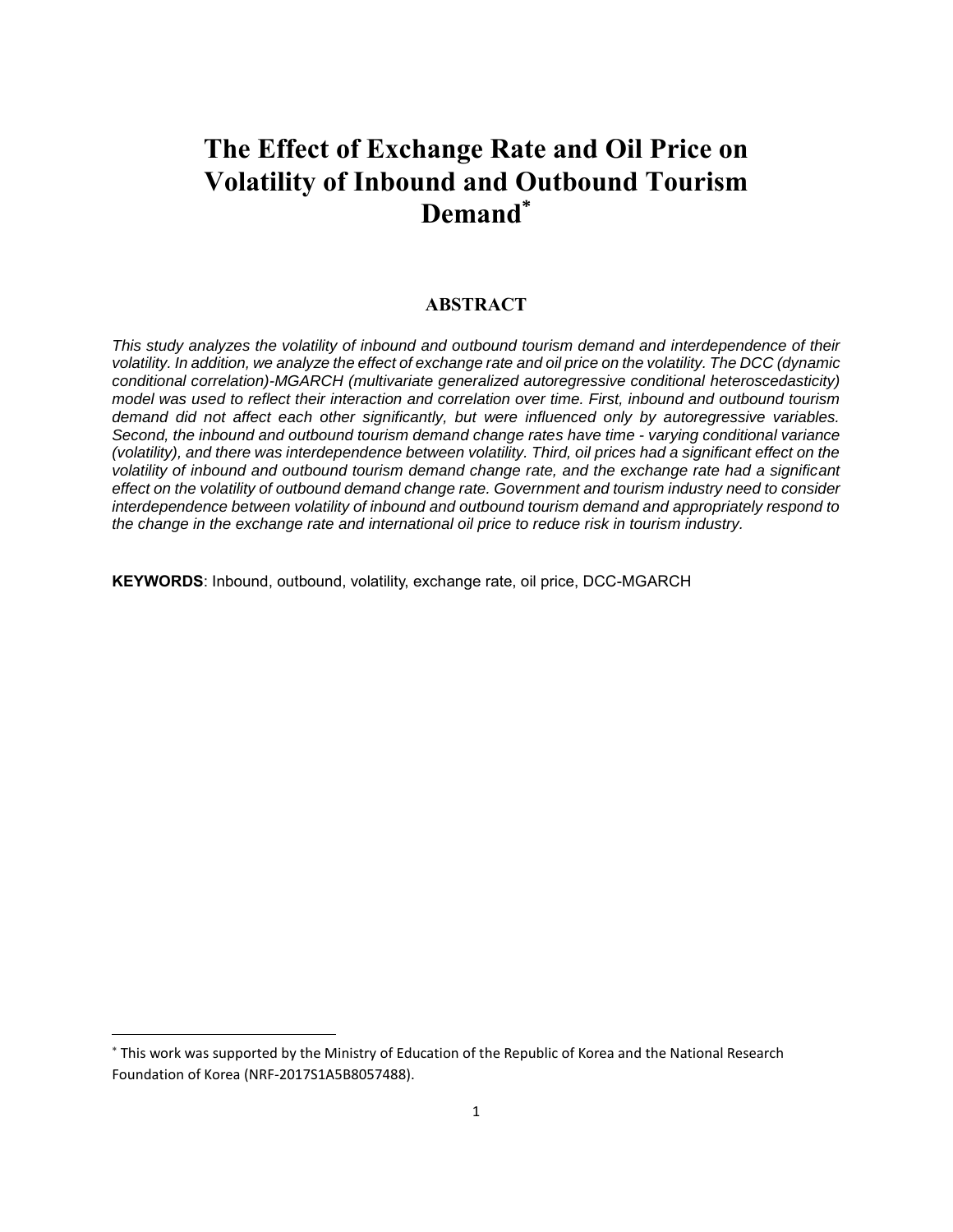#### **INTRODUCTION**

According to World Travel and Tourism (WTTC), the tourism industry accounts for 10% of the world's gross domestic product (GDP) by 2015, and 1.8% of Korea's tourism industry. If the added value of industry is applied, the share of GDP is 2.51%. The tourism industry is expected to continue to develop because of its high contribution to the economy, such as income increase and job creation, which will increase its importance in the Korean industry. The Korean outbound market is steadily expanding to over 30 million a year, but inbound tourism is stalling around 10 million a year due to the difficulty of diversification and diversification in China. Despite the importance of outbound tourism demand in terms of promoting the welfare of Koreans, attention has been focused on inbound tourism demand related to the balance of payments and job creation. Since inbound and outbound tourism demand can interact with each other, comprehensive research is needed.

Engle (1982) has introduced the autoregressive conditional heteroskedasticity (ARCH) model to estimate the volatility, and there have been many studies to analyze the volatility of the financial time series, but relatively little study (Chan, Lim & McAleer, 2005; .Shareef & McAleer, 2007) has been conducted on travel demand area, especially the interdependence between the volatility of inbound and outbound tourism demand and the process of change in correlation over factors that affect volatility.

This study estimates the volatility of inbound tourism demand and outbound tourism demand in Korea using DCC (dynamic conditional correlation) - MVARCH (multivariate generalized ARCH) model. We then examine the effects of exchange rate and oil price on their volatility. The DCC-MGARCH model may describe the interdependence of volatility and the change in correlation over time.

This study is significant that the DCC-GARCH model analyzes the interdependency between inbound and outbound tourism demand volatility and the change in correlation coefficient over time. Considering these interdependencies may reduce a serious error in analyzing the demand volatility of the tourism industry. This study is different from previous research in that the effect of exchange rate and oil price fluctuation on inbound and outbound tourism demand volatility is examined. Most studies are concerned with the estimation and prediction of volatility, but the analysis of the determinants of volatility has been disregarded. The analysis of the determinants of volatility may contribute to decision-making to cope with volatility appropriately.

#### **LITERATURE REVIEW**

Volatility is used as a measure of uncertainty in conditional variance. If volatility continues in some direction, volatility concentration phenomenon appears for a certain period. Various studies have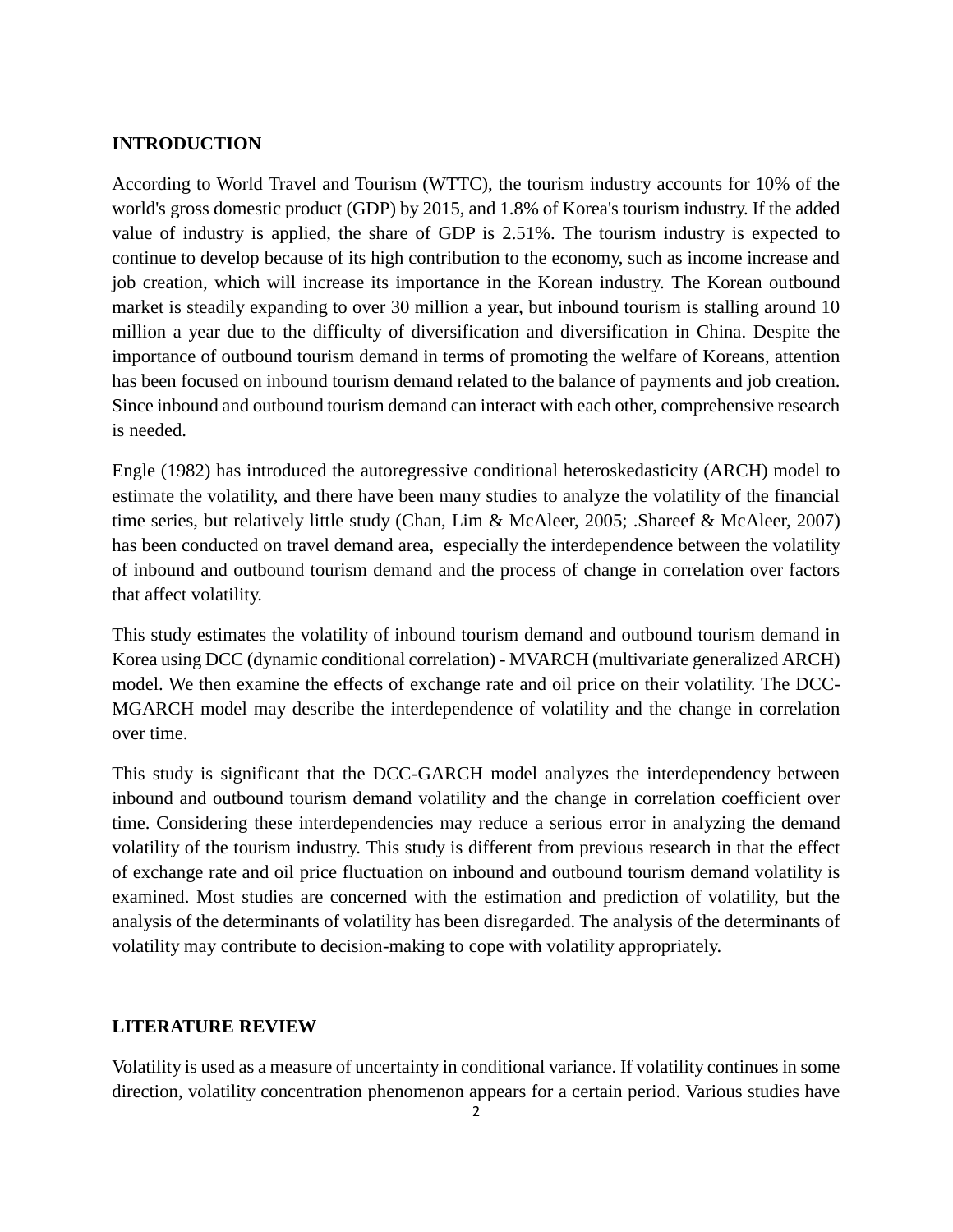been conducted to accurately estimate the change of volatility over time. Engle (1982) presented the ARCH (Autoregressive Conditional Heteroscedasticity) model, which shows the conditional variance as a shock function of the past, and Bollerslev (1986) extended it to the GARCH (Generalized ARCH) model of the past shock and conditional variance. Since volatility can react differently to good news and bad news, it has been extended to EGARCH (exponential GARCH), AGARCH (asymmetric GARCH), and GJR-GARCH (Glsten Jaganathan and Runkle) models reflecting these asymmetric effects. The multivariate GARCH model has been used consistently to reflect the transition of time series volatility.

Most studies on volatility have been conducted in the financial sector, and studies on the volatility of tourism demand have begun to appear gradually since 2000 by Chan, Lim & McAleer (2005), Shareef & McAleer (2007) and Seo, Park & Yu (2009).

Shareef & McAleer (2007) analyzed the volatility of inbound tourism demand of six small islands (Barbados, Cyprus, Dominica, Fiji, Maldives & Seychelles) through GARCH model and GJR-GARCH model. Dominica Inbound tourism demand volatility is asymmetric, but the rest of the island's inbound tourism demand volatility is symmetric.

Chan, Lim & McAleer (2005) estimated variability in the number of visitors to Australia from Japan, New Zealand, the United Kingdom and the United States through multivariate GARCH models as well as univariate GARCH and AGARCH models. They found the volatility of individual inbound tourism demand and their interdependency.

Seo, Park and Yu (2009) analyzed the relationship between the outbound tourism demand of three Asian countries (Thailand, Singapore, Philippines) and Jeju Island in Korea using VECM and MGARCH model. The conditional correlation between tourist demand for Jeju Island, Thailand, Singapore, and the Philippines has changed over time. The conditional correlation of tourist demand in Jeju and three Asian countries was replaced by negative sign for a certain period. Industrial production index and real exchange rate have a significant effect on the conditional correlation of tourism demand.

# **Methods**

In order to simplify the concept of tourism demand between Korea and Japan, this study uses the number of foreign tourists in Korea as the inbound tourism demand (inbound) and the number of Korean tourists in Japan as the outbound tourism demand (outbound). Inbound tourism demand change ratio (inbound) and outbound tourism demand change rate (outbound) are expressed as follows.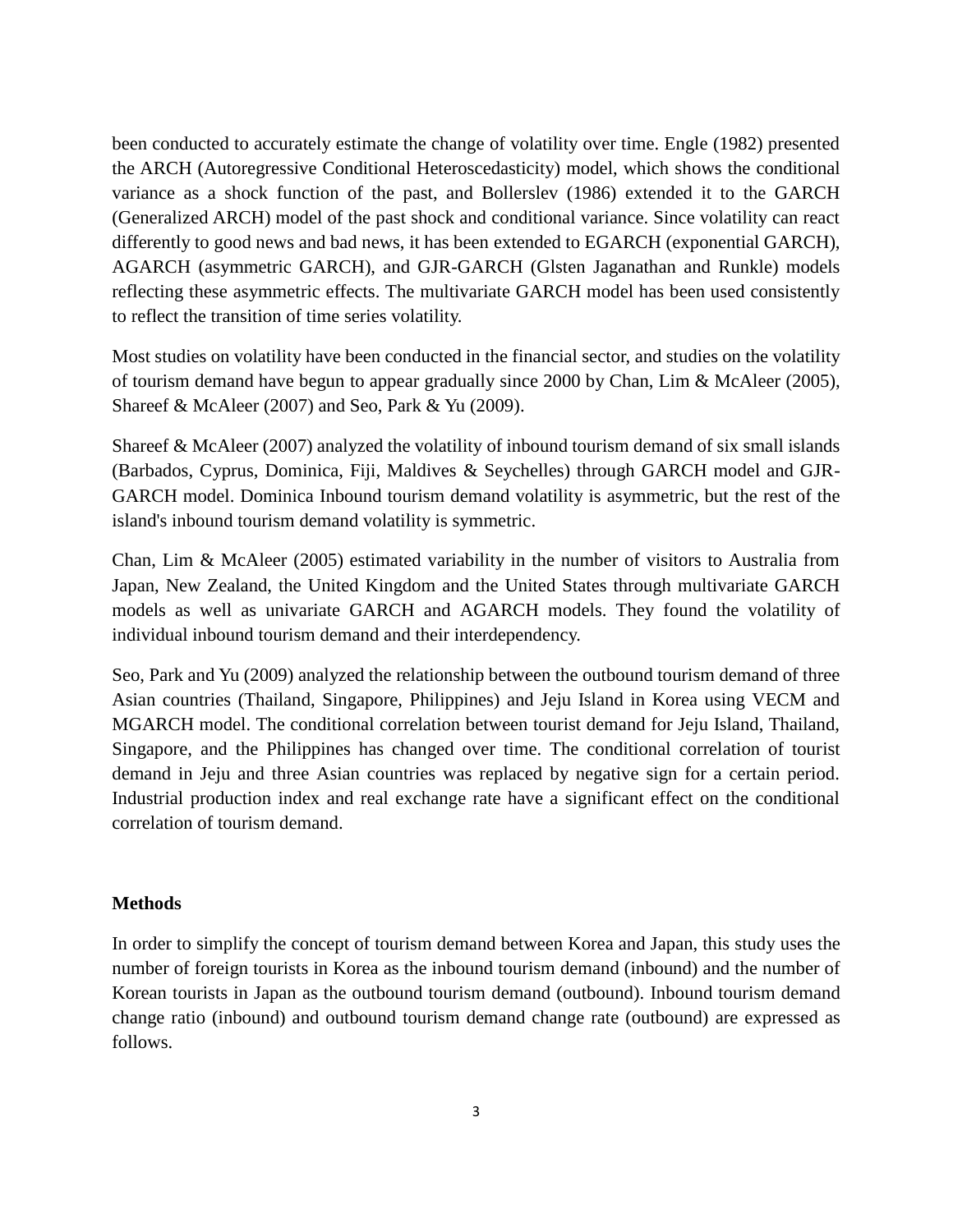$$
rinbound_t = \ln(\frac{inbound_t}{inbound_{t-1}}) \times 100\%
$$
 (1)

$$
routboundt = ln(\frac{outboundt}{outboundt-1}) \times 100\%
$$
 (2)

Here,  $\mathit{rinbound}_t$  is the rate of change in the number of tourists visiting in Korea from Japan and  $\mathit{routbound}_t$  is the rate of change in the number of tourists visiting Japan from Korea, respectively. The *inbound<sub>t</sub>* is the number of tourists visiting Korea from Japan in t, and *outbound<sub>t</sub>* is the number of Korean tourists visiting Japan.

The data used in this study are monthly data from January 2005 to March 2018. The tourism demand data were obtained from TOURGO (www.tourgo.com), the international oil prices from PETRONET (www.petronet.com), and the exchange rate from the monthly data of the e-country index (www.index.go.kr).

This study attempts to analyze the interrelation between the inbound and outbound tourism demand change rates and the transition effect between volatility. We then analyze the relationship between volatility and exogenous variables (exchange rate, oil price). The most commonly used models for estimating volatility are the ARCH model of Engle (1982) and the GARCH model of Bolerslev (1986). Since these methods estimate the variability of a single variable, there is a limit to explain the interdependence between variables. Considering these limitations, the MGARCH model is used to explain the interrelationships between variables. In the MGARCH model, as the number of variables increases, the number of parameters to be estimated becomes too large. Therefore, the MGARCH model often fails to derive a meaningful relationship because it does not converge or becomes difficult to identify in the estimation process. In this study, we use Engel and Sheppard (2001)'s Dynamical Conditional Correlation (DCC) MGARCH model. The DCC-MGARCH model has the advantage of improving the convergence and identification of the model by analyzing the interdependence of the variable lines through the time-varying conditional correlation coefficient matrix and decreasing the parameter to be estimated.

The VAR (1) model of inbound and outbound tourism demand with time variant conditional variance can be expressed as follows.

$$
Y_t = CY_{t-1} + \sum_{m=1}^{11} \lambda_m M_m + \epsilon_t
$$
  

$$
\epsilon_t = H_t^{1/2} v_t
$$
 (3)

ă.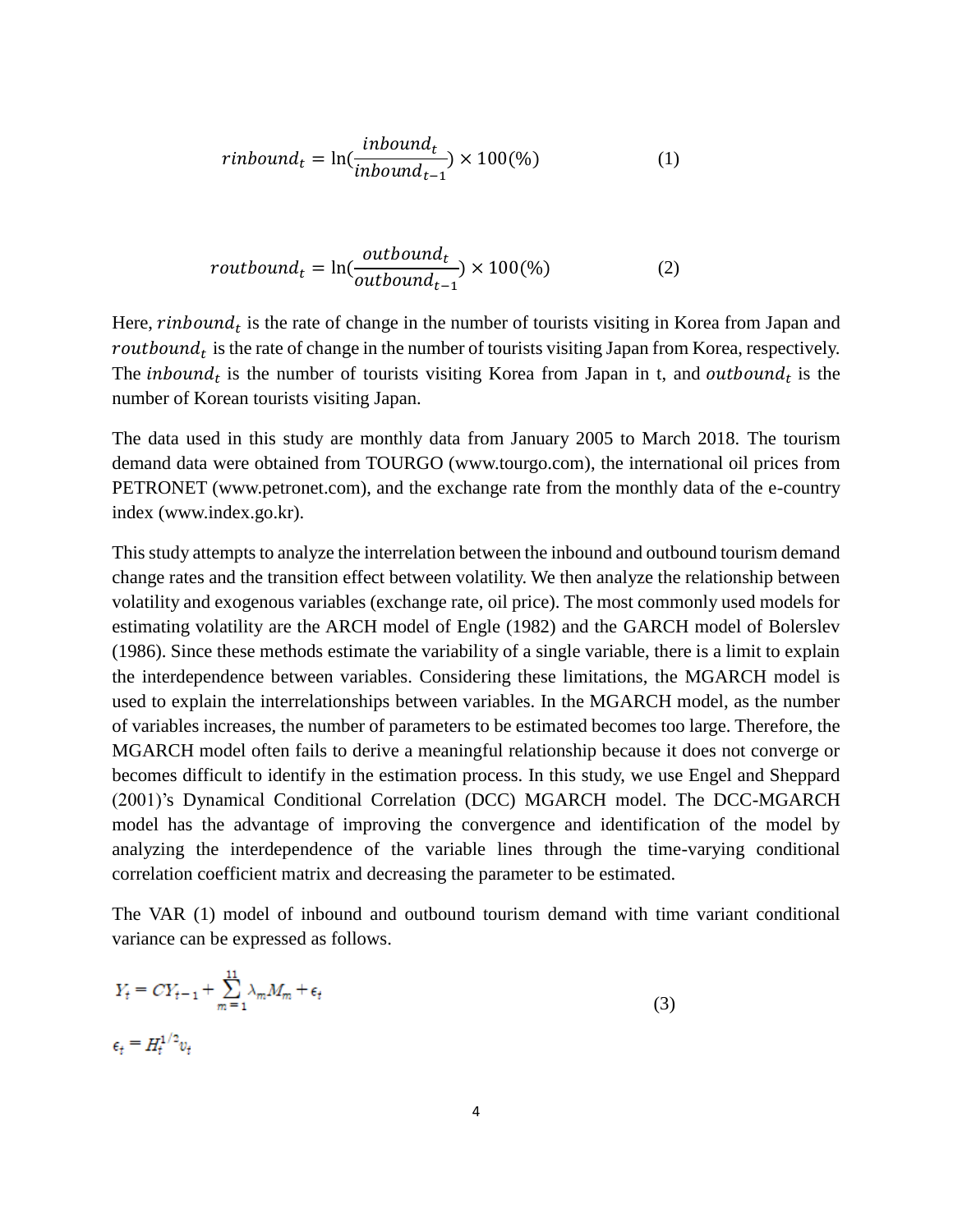Here,  $Y_t$  is the vector of inbound tourism demand change rate (rinbound) and outbound tourism demand change rate (routbound).  $M_m$  is the monthly dummy variable for controlling the seasonal effect, and  $\varepsilon_t$  is the random error of the VAR model. The random error  $(\varepsilon_t)$  has the property of the time-variable conditional variance.  $H_t$  is a time-varying conditional variance matrix, and  $v_t$  is a probabilistic error vector.

The MGARCH model has a diagonal VECH, a Constant Conditional Correlation (CCC), and a DCC (Dyanmic Conditional Correlation) according to the method of using the conditional variance matrix  $(H_t)$ . The DVECH-MGARCH model, the CCC-MGARCH model, and the DCC-MGARCH model reduce the number of parameters to be estimated by restricting the parameters and improve the convergence. The DVECH model improves the convergence by constraining the parameters to be estimated by diagonalizing the variance and covariance equations, but there is a limit that cannot consider the correlation between the variabilities. The CCC-MGARCH model and the DCC-MGARCH model are more realistic than the DVECH model because they take into account the correlation of volatility. The CCC-MGARCH of Bollersleve (1990) assumes constant conditional correlation over time, but the DCC-MGARCH model of Engle (2002), Engle, Sheppard (2001) allows a time-varying correlation coefficient.

Considering the correlation between inbound tourism demand and outbound tourism demand volatility, the DCC-MGARCH model of Engle (2002) is used as follows.

$$
H_t = D_t R_t D_t \tag{4}
$$

$$
D_t = \begin{bmatrix} diag(h_{11,t}, h_{22,t}) = \begin{bmatrix} \sqrt{h_{11,t}} & 0 \\ 0 & \sqrt{h_{22,t}} \end{bmatrix} \end{bmatrix}
$$
 (4-a)

$$
R_t = diag(Q_t)^{-1/2} Q_t diag(Q_t)^{-1/2}
$$
\n(4-b)

$$
Q_t = (1 - \lambda_1 - \lambda_2) \overline{Q_t} + \lambda_1 \epsilon_{t-1} \epsilon_{t-1} + \lambda_2 Q_{t-1}
$$
\n
$$
(4-c)
$$

$$
\epsilon_t = (\epsilon_{1t}, \epsilon_{2t}) \tag{4-d}
$$

Here,  $H_t$  is a conditional covariance matrix,  $R_t$  is a dynamic conditional correlation coefficient matrix,  $D_t$  is a conditional standard deviation diagonal matrix of residuals,  $Q_t$  is a conditional covariance matrix of normalized residuals, and  $\overline{Q_t}$  is a covariance matrix of unconditional normalized error are respectively shown.

The adjustment factors  $\lambda_1$ ,  $\lambda_2$  control the dynamics of the conditional correlation and should be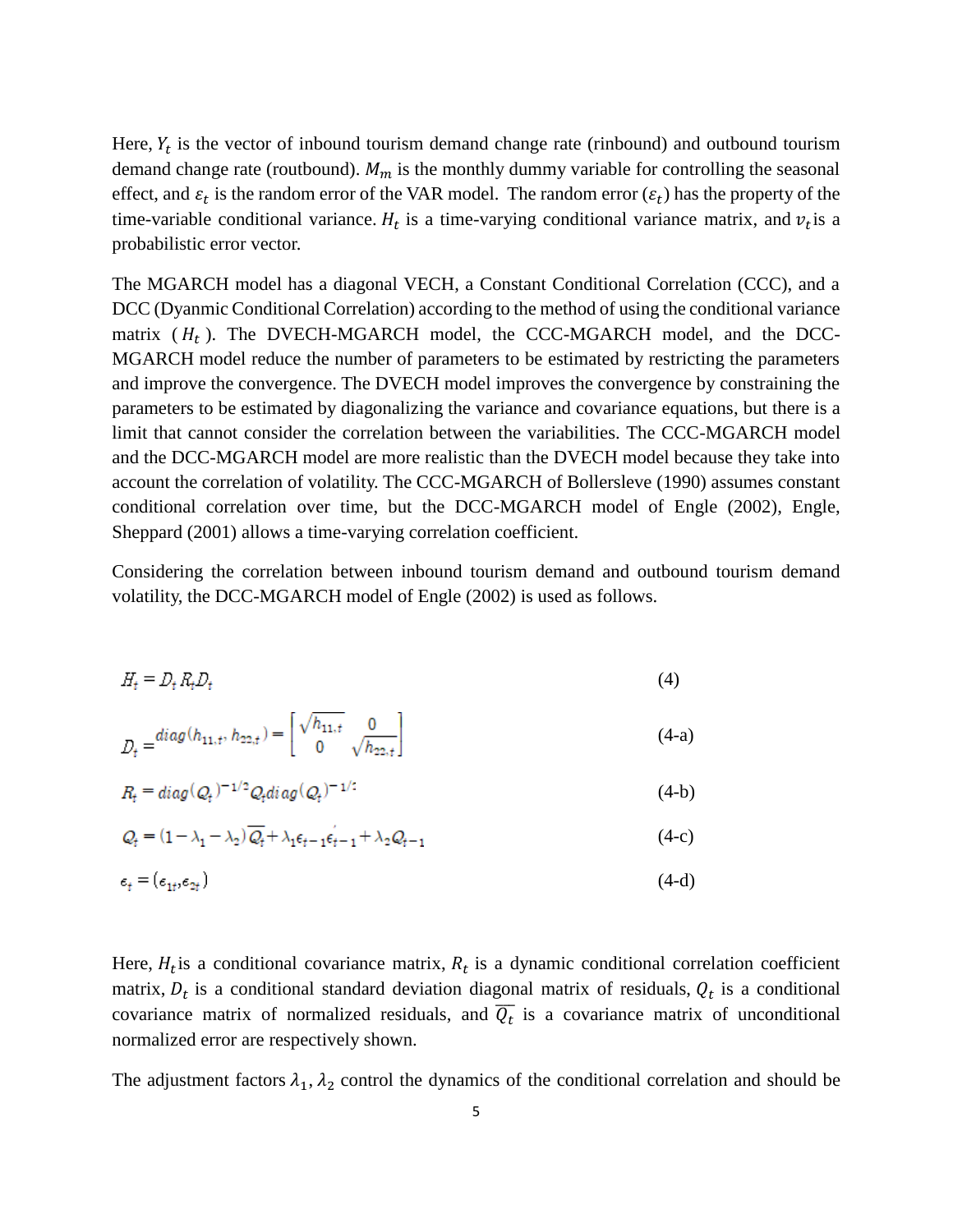$\lambda_1 > 0$ ,  $\lambda_2 > 0$ ,  $\lambda_1 + \lambda_2 < 1$ . The parameter  $\lambda_1$  shows the effect of past residual shock on conditional covariance, and  $\lambda_2$  indicates the effect of past conditional covariance on conditional covariance.

International oil price and exchange rate are additionally considered factors of affecting conditional variance of tourism demand change rate as follows

$$
h_{ii,t} = \alpha_{t} + \beta_i h_{ii,t-1} + \gamma_i \epsilon_{i,t-1}^2 + \mu X_t
$$
\n(5)

Here,  $X_t$  indicates exchange rates and international oil prices.

#### **RESULTS**

Table 1 shows the statistical characteristics of data. In the case of inbound tourism demand change rate (rinbound), the degree of deviation is shifted to the left with a negative sign, and the kurtosis is 7.450, which is much more acute than the regular normal distribution (3). The null hypothesis of the normal distribution is rejected and it can be confirmed that the rate of change of the inbound tourism demand is not normal distribution. Ljung-Box Q statistic rejects the null hypothesis that there is no serial correlation between the remaining residuals, and the ARCH-LM test rejects the null hypothesis that there is no ARCH effect. Therefore, the rate of change of inbound tourism demand may have serial correlation and ARCH effect. However, the ARCH-LM test did not reject the hypothesis of no ARCH effect.

|                                                  | rinbound  | routbound |
|--------------------------------------------------|-----------|-----------|
| Mean                                             | 0.691     | 0.582     |
| <b>Standard deviation</b>                        | 11.834    | 13.18     |
| Min                                              | $-57.479$ | $-45.849$ |
| Max                                              | 52.947    | 30.984    |
| <b>Skewness</b>                                  | $-0.257$  | $-0.54$   |
| Kurtosis                                         | 7.45      | 3.463     |
| <b>Shapiro-Wilk Nomality Test</b><br>$(p-value)$ | $\theta$  | 0.005     |
| Ljung-Box $Q(10)$ (p-value)                      | $\Omega$  | $\Omega$  |
| <b>ARCH LM Test (p-value)</b>                    | 0.01      | 0.68      |

**Table 1 Basic statistics of inbound and outbound tourism demand change rate**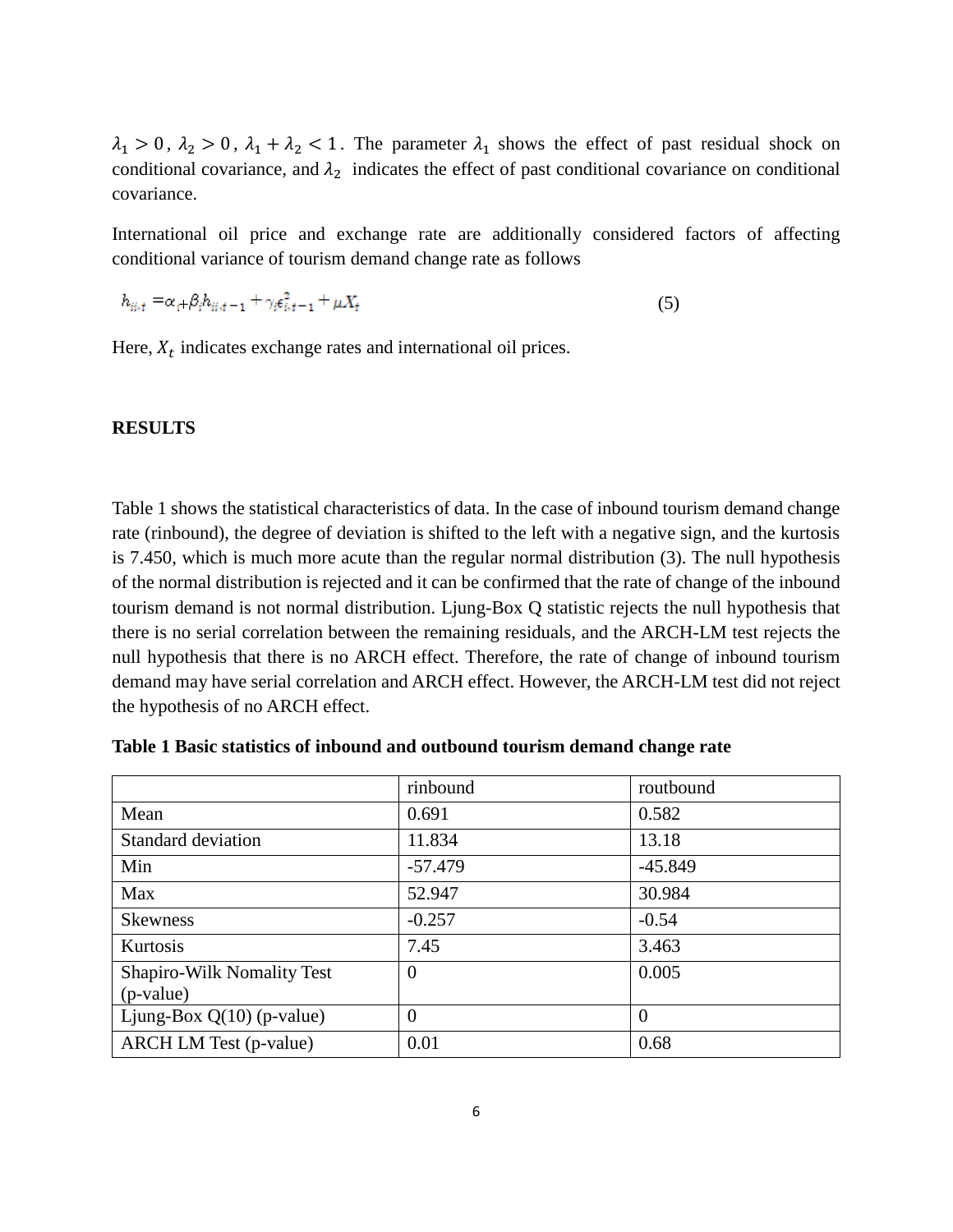Figure 1 shows the histogram of inbound and outbound tourism demand change rate. It can be seen that both of the variables have an acute distribution and there are observations at both ends, which follows the non-normal distribution. These characteristics are frequently seen when ARCH effect is present.

# **Figure 1 Histogram of rinbound and routbound**

# **rinbound** routbound



Figure 2 shows the transition of inbound and outbound tourism demand changes rate. It can be seen that the rate of change in the inbound tourism demand fluctuates more than the rate of change in the outbound tourism demand in a certain period.

# **Figure 2 Transition of rinbound and routbound**

**rinbound** routbound



The time series should be stationary because the MGARCH model can be used to estimate the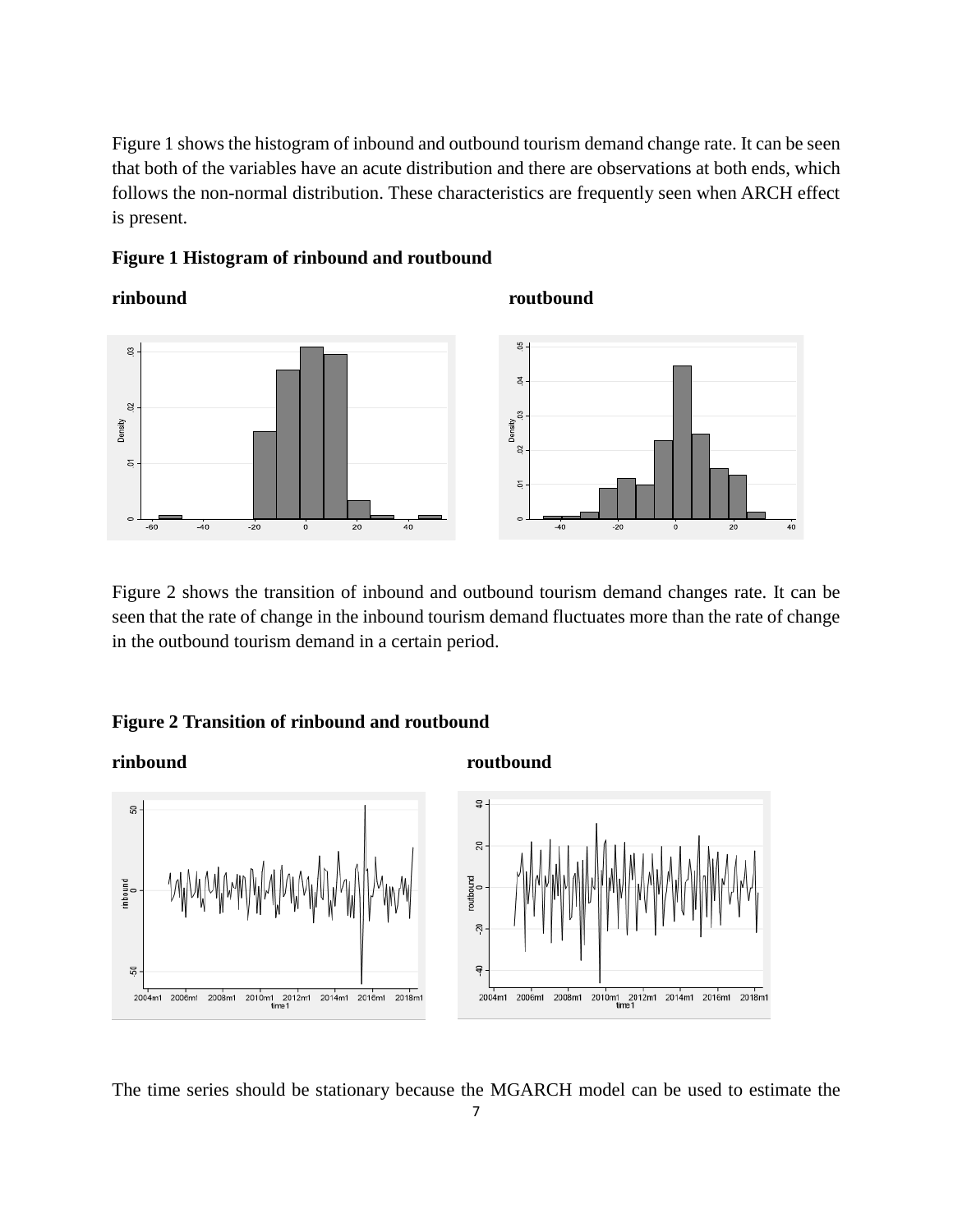conditional correlation between inbound and outbound tourism demand volatility, and conditional variance equation with exchange rate and international oil price change.

Augmented Dicky Fuller (Said & Dickey, 1984), PP (Phillip & Perron, 1988) and KPSS (Kwiatkowski et al., 1992) tests were conducted to examine the stationarity of the time series. The null hypothesis of the ADF test and the PP test is 'unit root exists', but the null hypothesis of KPSS test is 'no unit root exists'. The number of maximum lag lengths was set to 10, and the optimum lag lengh was determined based on the AIC standard. The rate of change moves around 0, and because there is no specific trend, the model with no intercepts and trends was chosen. For the ADF and PP tests, the null hypothesis was rejected for all variables, but the null hypothesis was not rejected for the KPSS test. Therefore, all time series can be concluded as I (0).

|           | ADF              | <b>PP</b>        | <b>KPSS</b> |
|-----------|------------------|------------------|-------------|
| rinbound  | $-7.008(3)$ ***  | $-12.422(3)$ *** | 0.0191      |
| routbound | $-11.092(2)$ *** | $-18.570(2)$ *** | 0.0273      |
| rex       | $-13.615(0)$ *** | $-13.615(0)$ *** | 0.0394      |
| roil      | $-6.472(1)$ ***  | $-8.252(1)$ ***  | 0.0834      |

# **Table 3 Unit root test**

Notes: \*\*\* indicates significance at 1% level.

<Table 4-a, b> show the estimation results of the DCC-MGARCH model. <Table 4-a> shows that dependent variable is inbound tourism demand change rate (rinbound) and <Table 4-b> is estimated simultaneously considering mutual relation as outbound tourism demand change rate (routbound). The DCC-1 model does not include the determinants of volatility but the others include explanatory variables. The DCC-2 model includes crude oil price, the DCC-3 model includes exchange rate, and the DCC-4 model has oil price and exchange rates.

The conditional average equation of Table 4-a shows that the rate of change of inbound tourism demand is influenced only by the autoregressive lagged variables and that it is not significantly influenced by the lagged variables of outbound tourism demand change rate.

Inbound tourism demand change rate is seasonal, monthly variables are significant except for May, June, and July. There was no significant difference in outbound tourism demand change before and after the Sard deployment. The estimation result of the conditional average equation of outbound tourism demand change rate in <Table 4-b> is similar to the inbound tourism demand change rate. The dummy variables except for June and August were significant. The Sadd dummy variable was not significant. No transitional effects were found between the inbound and outbound tourism demand change rates.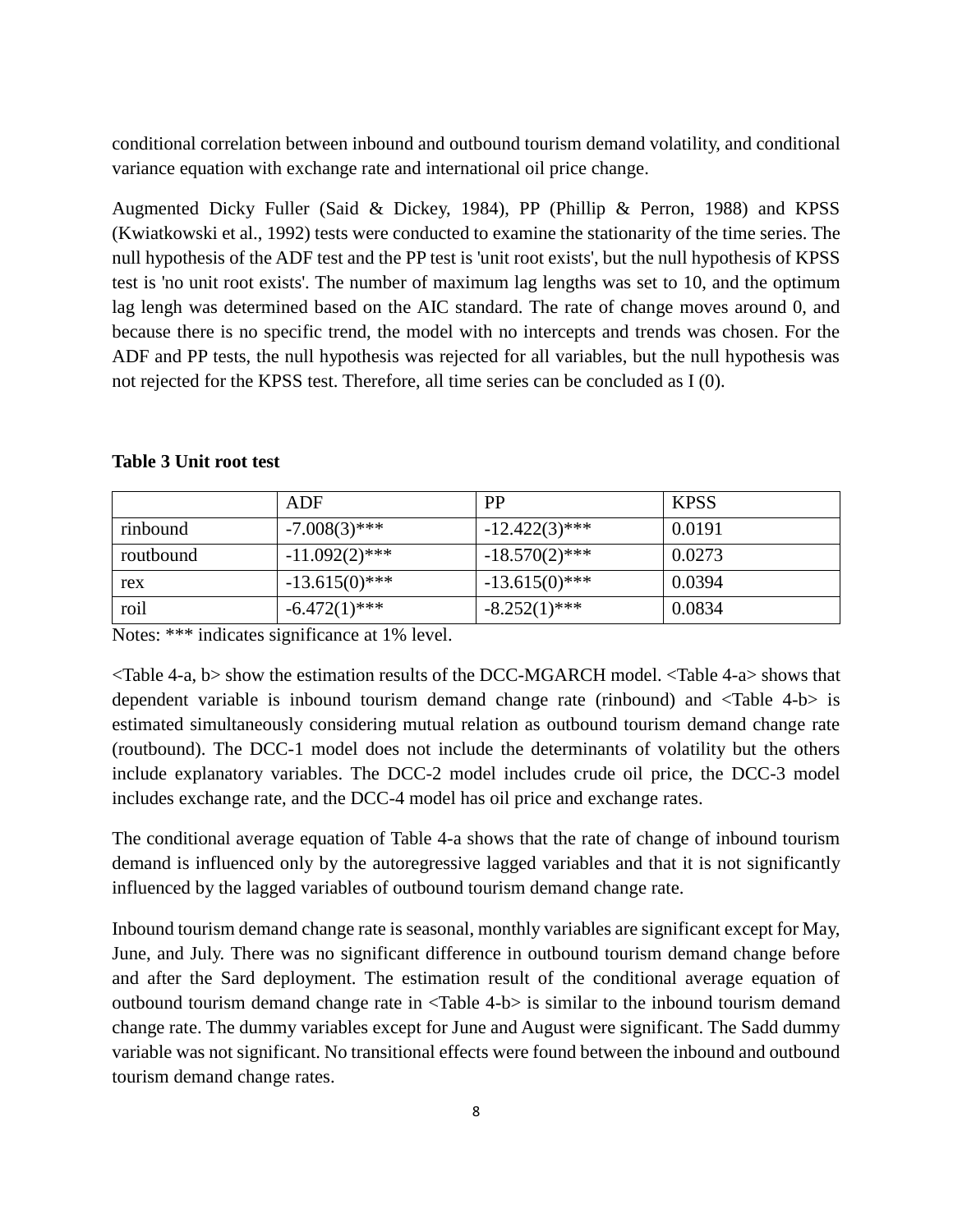<Table 4-a, b> show that there is volatility of inbound tourism demand change rate and outbound tourism demand change rate in all cases. In the case of the DCC-3 model, the volatility of the inbound tourism demand change was more sensitive to the shock  $(\varepsilon_{t-1}^2)$  than the lagged volatility  $(h_{t-1}^2)$ . It means that if the volatility increases, there is a high probability of a volatility clustering phenomenon to last for a while. Although exchange rate fluctuations do not have a significant effect on volatility of inbound tourism demand change, DCC-3 shows that oil price variability has a significant effect on volatility.

In the conditional variance equation of Table 4-b, the volatility of outbound tourism demand change rate in all models showed a greater response to lagged self-volatility than in the previous news. International oil price and exchange rate have a positive effect on the volatility of outbound tourism demand change rate. As oil prices and exchange rate changes increase, the volatility of outbound tourism demand change is increasing.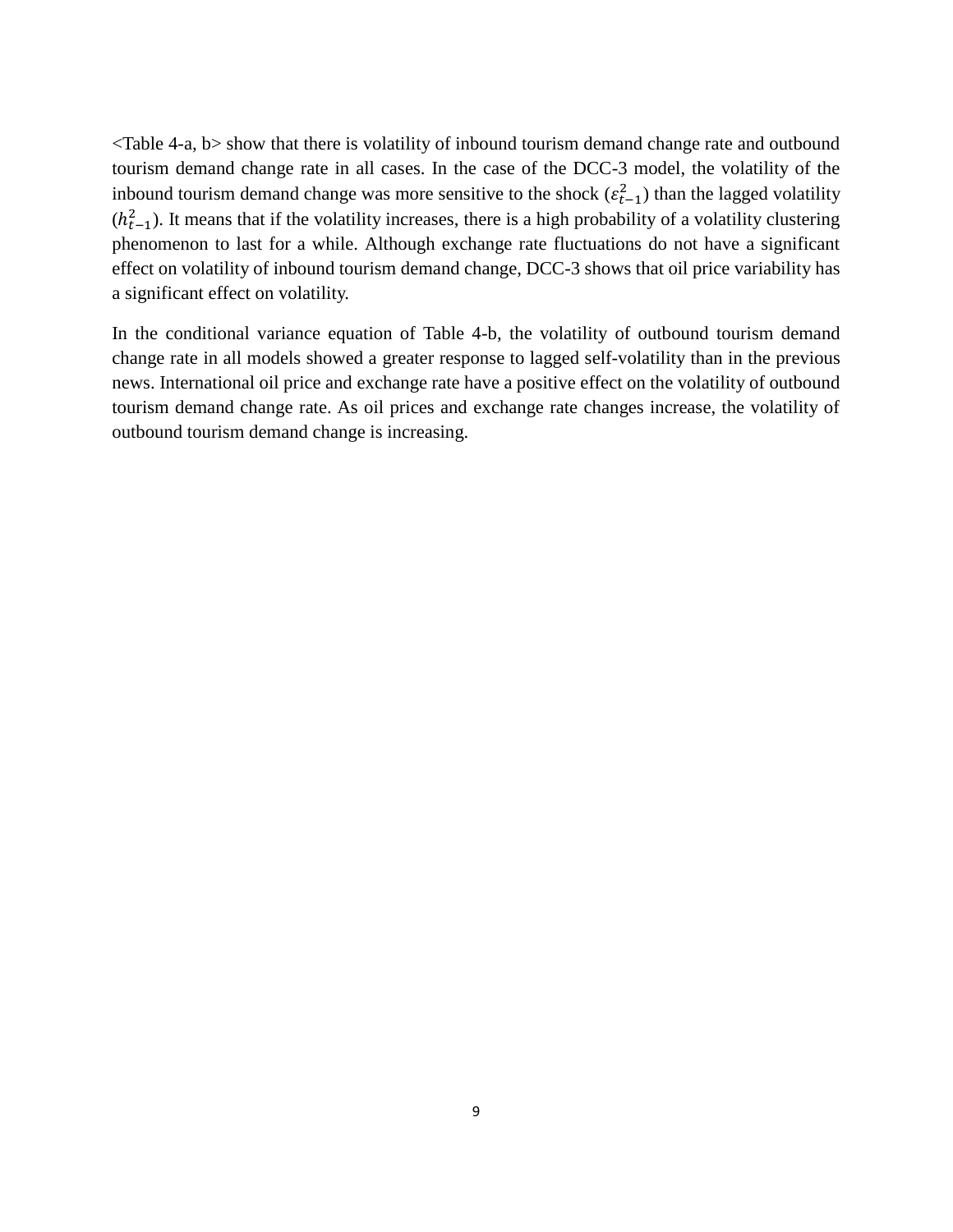|                                                                                                                                                                                    | $DCC-1$      | DCC-2        | DCC-3        | DCC-4        |
|------------------------------------------------------------------------------------------------------------------------------------------------------------------------------------|--------------|--------------|--------------|--------------|
|                                                                                                                                                                                    | 0.369***     | 0.357***     | 0.296***     | 0.357***     |
|                                                                                                                                                                                    | (0.084)      | (0.082)      | (0.085)      | (0.080)      |
|                                                                                                                                                                                    | $-0.109$     | $-0.109$     | $-0.067$     | $-0.136$     |
| $\begin{array}{l} \displaystyle \overline{rinbound_{t-1}}\\ \\ \displaystyle \overline{rootbound_{t-1}}\\ \\ \displaystyle \overline{t}h\overline{a}a\overline{d}_{t} \end{array}$ | (0.066)      | (0.071)      | (0.061)      | (0.070)      |
|                                                                                                                                                                                    | 0.708        | 0.643        | 1.642        | 1.277        |
|                                                                                                                                                                                    | (1.205)      | (1.171)      | (1.353)      | (1.071)      |
| $m_{1t}^{\phantom{\dag}}$                                                                                                                                                          | $-15.567***$ | $-15.222***$ | $-14.671***$ | $-15.344***$ |
|                                                                                                                                                                                    | (2.291)      | (2.335)      | (1.971)      | (2.102)      |
| $m_{2\it f}$                                                                                                                                                                       | 12.238***    | 11.934***    | 14.059***    | 14.505***    |
|                                                                                                                                                                                    | (2.268)      | (2.396)      | (1.923)      | (2.573)      |
| $m_{3t}$                                                                                                                                                                           | 7.590**      | 7.594**      | 10.016***    | 7.647**      |
|                                                                                                                                                                                    | (2.651)      | (2.636)      | (2.662)      | (2.540)      |
| $m_{4t}$                                                                                                                                                                           | $-10.601***$ | $-10.484***$ | $-6.166*$    | $-10.921***$ |
|                                                                                                                                                                                    | (3.037)      | (2.946)      | (3.064)      | (2.720)      |
| $m_{5\bar{t}}$                                                                                                                                                                     | $-2.765$     | $-2.39$      | -4.736*      | $-1.513$     |
|                                                                                                                                                                                    | (2.384)      | (2.335)      | (2.358)      | (2.192)      |
| $m_{\rm 6f}$                                                                                                                                                                       | $-3.654$     | $-3.79$      | 1.436        | $-1.318$     |
|                                                                                                                                                                                    | (2.514)      | (2.565)      | (2.152)      | (2.515)      |
| $m_{7\it t}$                                                                                                                                                                       | 1.506        | 1.532        | 3.162        | 1.361        |
|                                                                                                                                                                                    | (2.158)      | (2.279)      | (2.253)      | (2.151)      |
| $m_{\rm{S}f}$                                                                                                                                                                      | 5.156        | 5.435        | 8.336**      | $6.801*$     |
|                                                                                                                                                                                    | (2.982)      | (2.946)      | (2.807)      | (2.976)      |
| $m_{9\it f}$                                                                                                                                                                       | $-13.944***$ | $-13.678***$ | $-11.788***$ | $-13.675***$ |
|                                                                                                                                                                                    | (2.843)      | (2.829)      | (2.735)      | (2.735)      |
| $m_{\rm 10f}$                                                                                                                                                                      | 5.306**      | 5.341*       | 8.616***     | 5.281**      |
|                                                                                                                                                                                    | (2.041)      | (2.095)      | (1.966)      | (1.656)      |
| $m_{\bf 11f}$                                                                                                                                                                      | $-20.703***$ | $-20.458***$ | $-18.876***$ | $-20.144***$ |
|                                                                                                                                                                                    | (2.869)      | (2.863)      | (2.605)      | (2.819)      |
| cons                                                                                                                                                                               | 3.521        | 3.407        | 1.356        | 2.924        |
|                                                                                                                                                                                    | (1.822)      | (1.829)      | (1.729)      | (1.760)      |
| $\epsilon_{t-1}^2$                                                                                                                                                                 | 0.646***     | 0.658***     | $0.321***$   | $0.627***$   |
|                                                                                                                                                                                    | (0.097)      | (0.095)      | (0.059)      | (0.086)      |
| $h_{t-1}^2$                                                                                                                                                                        | 0.354***     | 0.342***     | $0.679***$   | 0.373***     |
|                                                                                                                                                                                    | (0.097)      | (0.095)      | (0.059)      | (0.086)      |
| $ex_t$                                                                                                                                                                             |              | $-0.107$     |              | $-0.116$     |
|                                                                                                                                                                                    |              | (0.078)      |              | (0.130)      |
| oil,                                                                                                                                                                               |              |              | $0.627*$     | 0.115        |
|                                                                                                                                                                                    |              |              | (0.252)      | (0.099)      |
| cons                                                                                                                                                                               | 8.393**      | 2.124***     | $-5.656$     | 1.418        |
|                                                                                                                                                                                    | (2.831)      | (0.345)      | (4.719)      | (0.822)      |

**Table 4 DCC-MGARCH: rinbound**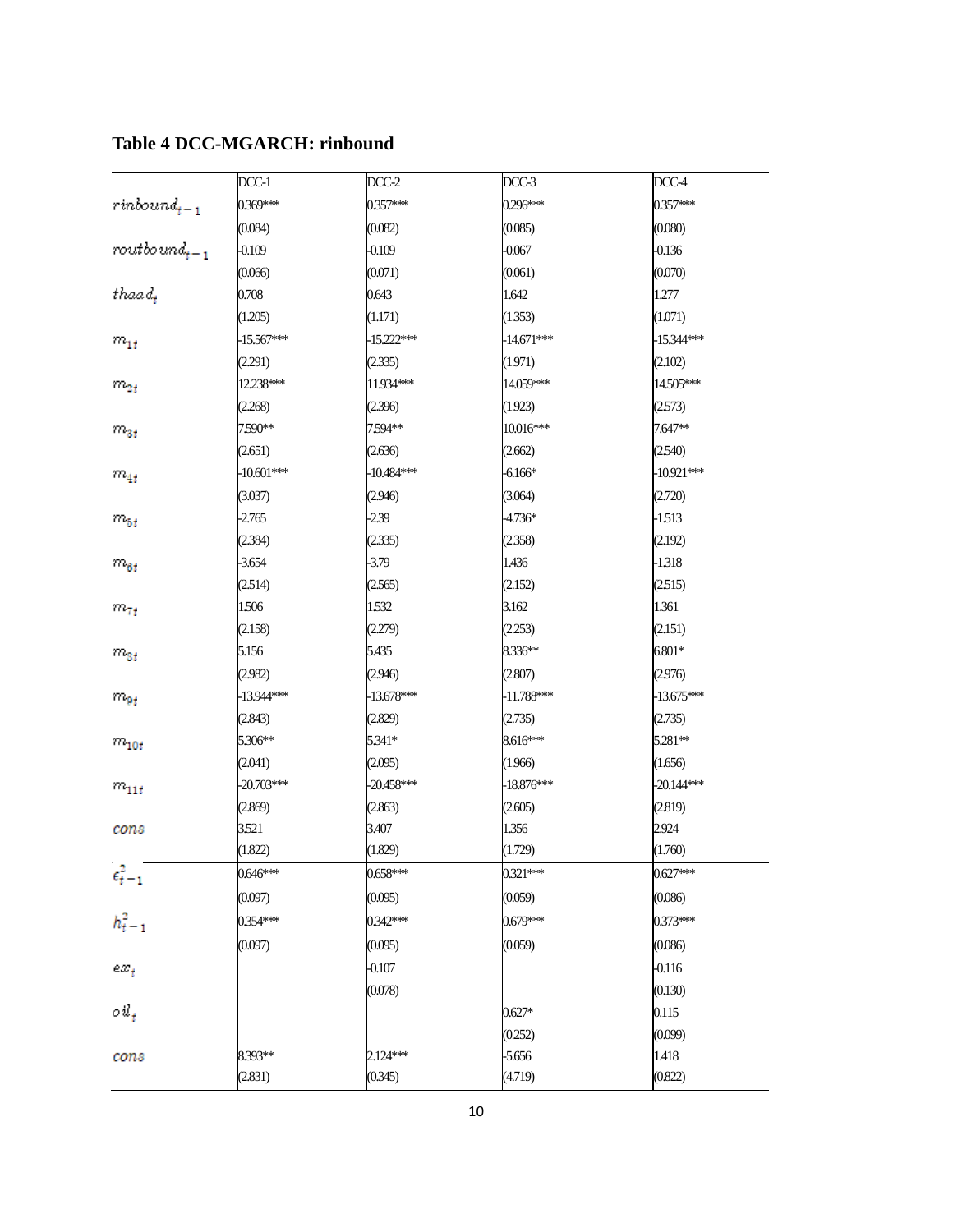|                                                                                                | DCC-1        | DCC-2        | $DCC-3$      | DCC-4        |
|------------------------------------------------------------------------------------------------|--------------|--------------|--------------|--------------|
|                                                                                                | $0.150***$   | $0.146***$   | $0.463***$   | $0.416**$    |
|                                                                                                | (0.036)      | (0.033)      | (0.124)      | (0.130)      |
|                                                                                                | $0.850***$   | 0.854***     | 0.537***     | 0.584***     |
| $\begin{array}{l} \overline{rinbound_{t-1}}\\ \\ \\ \\ \\ \hspace{1em} root \\ \\ \end{array}$ | (0.036)      | (0.033)      | (0.124)      | (0.130)      |
|                                                                                                | $-0.593$     | $-0.616$     | 0.757        | 0.465        |
|                                                                                                | (1.329)      | (1.281)      | (1.208)      | (1.092)      |
| $m_{1t}$                                                                                       | 17.017***    | 17.244***    | 18.820***    | 17.890***    |
|                                                                                                | (1.873)      | (1.796)      | (2.021)      | (2.207)      |
| $m_{2\it f}$                                                                                   | -12.484***   | $-12.853***$ | $-7.700**$   | -9.805**     |
|                                                                                                | (2.628)      | (2.558)      | (2.935)      | (3.636)      |
| $m_{3t}$                                                                                       | $-18.683***$ | $-18.432***$ | $-19.307***$ | $-18.536***$ |
|                                                                                                | (1.995)      | (1.948)      | (2.149)      | (1.909)      |
| $m_{4t}$                                                                                       | $-5.468**$   | $-5.349**$   | -4.176       | $-5.043*$    |
|                                                                                                | (2.067)      | (2.007)      | (2.361)      | (2.170)      |
| $m_{5\bar{t}}$                                                                                 | 3.864*       | 3.957*       | 3.727*       | 4.409*       |
|                                                                                                | (1.762)      | (1.704)      | (1.888)      | (1.755)      |
| $m_{\rm 6f}$                                                                                   | $-1.949$     | $-2.434$     | 0.703        | 0.126        |
|                                                                                                | (2.100)      | (2.051)      | (2.163)      | (2.528)      |
| $m_{7t}$                                                                                       | 11.682***    | 11.249***    | 14.499***    | 13.482***    |
|                                                                                                | (1.677)      | (1.629)      | (1.914)      | (2.180)      |
| $m_{\rm{S}f}$                                                                                  | 1.178        | 1.614        | $6.291*$     | 3.718        |
|                                                                                                | (2.362)      | (2.324)      | (2.703)      | (3.514)      |
| $m_{0\it f}$                                                                                   | -23.399***   | -23.032***   | -21.999***   | $-22.365***$ |
|                                                                                                | (1.922)      | (1.890)      | (2.236)      | (2.205)      |
| $m_{\rm 10f}$                                                                                  | $-4.436*$    | -4.414*      | $-5.633*$    | $-4.457*$    |
|                                                                                                | (1.943)      | (1.903)      | (2.238)      | (2.065)      |
| $m_{\rm 11f}$                                                                                  | $-8.732***$  | $-8.347***$  | $-5.188*$    | $-6.652*$    |
|                                                                                                | (2.102)      | (2.043)      | (2.127)      | (2.629)      |
| cons                                                                                           | 4.601**      | 4.555**      | 2.777        | 3.370*       |
|                                                                                                | (1.442)      | (1.392)      | (1.540)      | (1.682)      |
| $\epsilon_{t-1}^2$                                                                             | $0.150***$   | 0.146***     | 0.463***     | 0.416**      |
|                                                                                                | (0.036)      | (0.033)      | (0.124)      | (0.130)      |
| $h_{t-1}^2$                                                                                    | $0.850***$   | 0.854***     | 0.537***     | 0.584***     |
|                                                                                                | (0.036)      | (0.033)      | (0.124)      | (0.130)      |
| $ex_t$                                                                                         |              | 0.433**      |              | 0.021        |
|                                                                                                |              | (0.158)      |              | (0.139)      |
| oil,                                                                                           |              |              | 0.193***     | $0.202***$   |
|                                                                                                |              |              | (0.058)      | (0.053)      |
| cons                                                                                           | 0.569        | $-1.483$     | 0.692        | 0.551        |
|                                                                                                | (0.480)      | (1.513)      | (0.652)      | (0.642)      |

# **Table 5 DCC-MGARCH: routbound**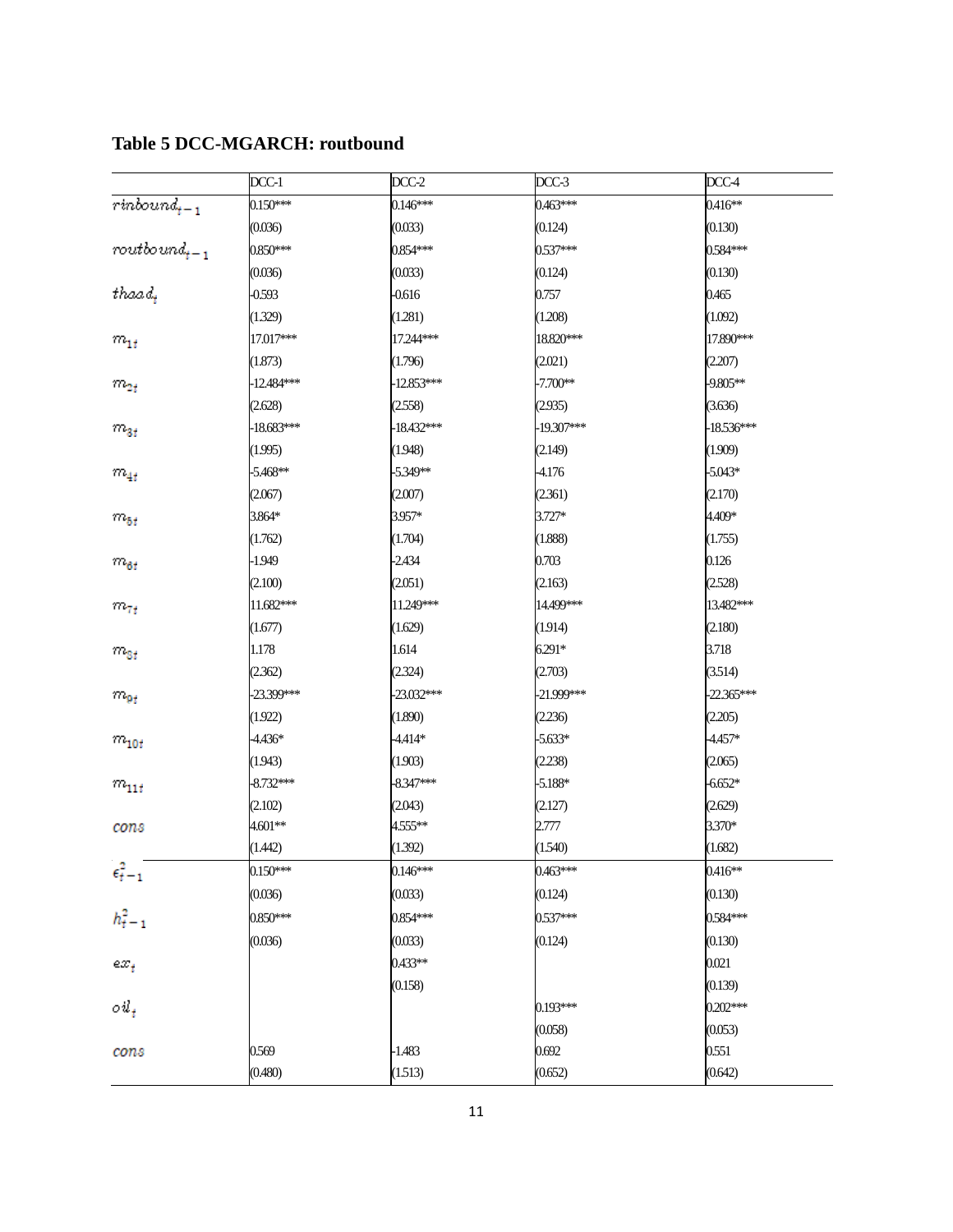Table 6 shows the conditional correlation coefficients and adjustment coefficients of the DCC-MGARCH model. In the case of DCC-1 and DCC-2, the conditional correlation coefficients were 0.229 and 0.239, respectively, but the correlation coefficients were not significant for DCC-3 and DCC-4.

|                                            | DCC-1      | $DCC-2$    | DCC-3      | DCC-4      |
|--------------------------------------------|------------|------------|------------|------------|
| Conditional<br>correlation<br>coefficients | $0.229*$   | $0.239*$   | $-0.016$   | 0.160      |
|                                            | (0.114)    | (0.122)    | (0.158)    | (0.141)    |
| $\lambda_{\mathbf{1}}$                     | $0.607***$ | $0.603***$ | $0.426***$ | $0.560***$ |
|                                            | (0.116)    | (0.118)    | (0.112)    | (0.162)    |
| $\lambda_2$                                | 0.028      | 0.035      | $0.331*$   | 0.09       |
|                                            | (0.045)    | (0.058)    | (0.135)    | (0.138)    |

**Table 6 DCC-MGARCH Model conditional coefficients and adjustment coefficients**

# **CONCLUSIONS**

This study employed DCC-MGARCH model to analyze the volatility of inbound and outbound tourism demand change rates and its interaction. Previous studies have used the GARCH model to estimate and predict the volatility of single variables. However, the GARCH model is limited in that it cannot analyze the mutual influence between variables. This study differs from the previous studies in that the change of conditional correlation coefficient over time and the response of volatility to exchange rate and oil price fluctuation are examined.

The results are summarized as follows. First, the DCC-MGARCH model well explains the volatility of inbound and outbound tourism demand change rate, and the DCC-2 model is particularly suitable for explaining the time-varying conditional correlation coefficients. The change in outbound tourism demand did not have the ARCH effect, but the DCC-MGARCH model had a volatility effect. Second, in the conditional average equation, the rate of change of inbound tourism demand and the rate of change of outbound tourism demand were influenced only by the autoregressive lagged variables and did not affect each other. Inbound and outbound tourism demand changes showed a monthly effect. Third, the rate of change in inbound tourism demand showed a stronger volatility than that of outbound tourism demand. Fourth, oil price changes have a significant effect on the volatility of inbound and outbound tourism demand change rate, and the exchange rate change has a significant effect only on the volatility of outbound tourism demand change rate.

Appropriate information on tourism demand volatility and information on the response of volatility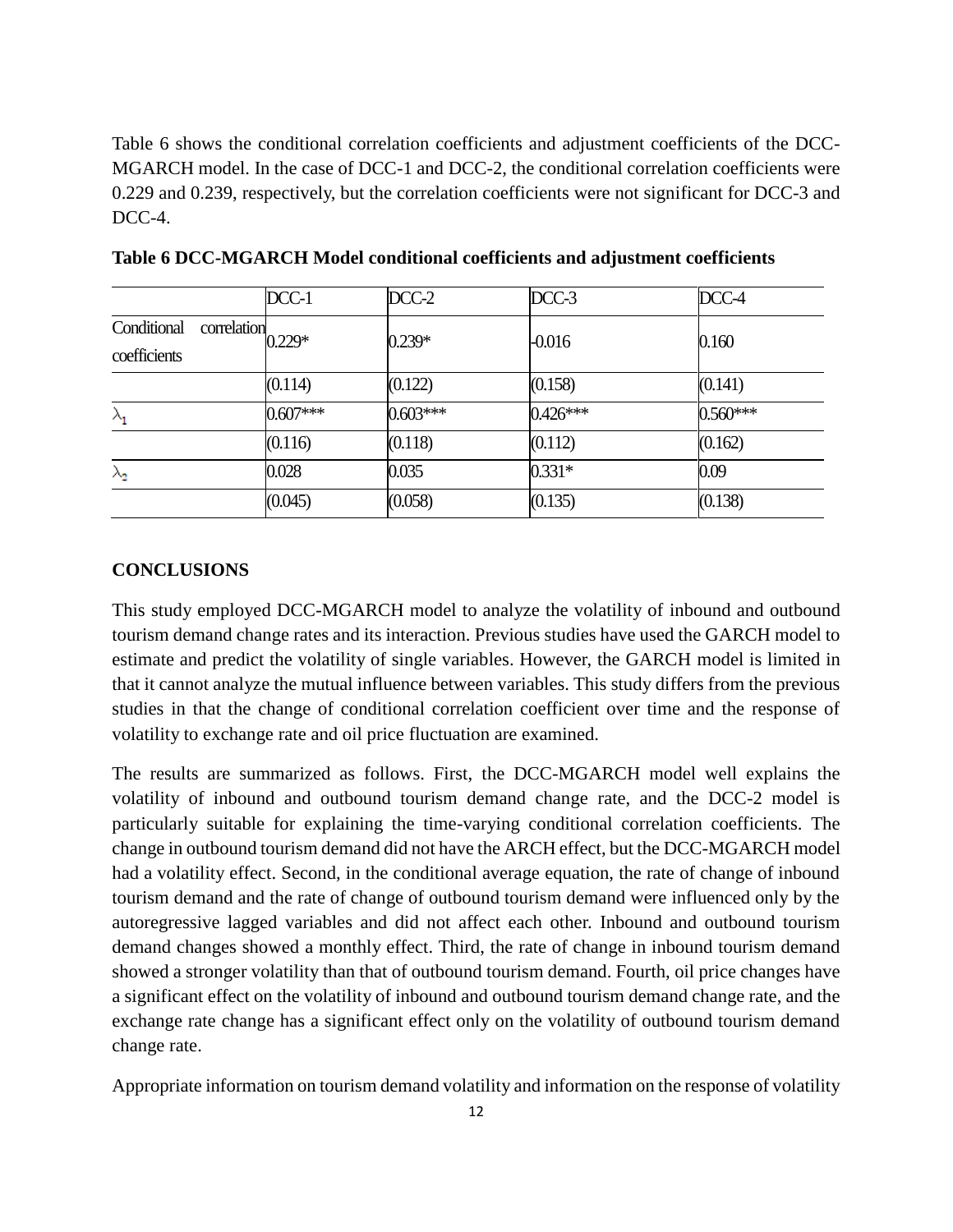to exchange rates and international oil price fluctuations could help the industry to develop measures to address the risks to volatility. Considering the interdependence and the change of conditional correlation coefficient over time, useful information that cannot be obtained when analyzing single variable volatility will be obtained.

# **References**

Bollerslev, T. (1986). Generalized autoregressive conditional heteroskedasticity. Journal of econometrics, 31(3), 307-327.

Bollerslev, T. (1990). Modelling the coherence in short-run nominal exchange rates: a multivariate generalized ARCH model. The review of economics and statistics, 498-505.

Bollerslev, T., Engle, R. F., & Wooldridge, J. M. (1988). A capital asset pricing model with timevarying covariances. Journal of political Economy, 96(1), 116-131.

Chan, F., Lim, C., & McAleer, M. (2005). Modelling multivariate international tourism demand and volatility. Tourism Management, 26(3), 459-471.

Engle, R. F. (1982). Autoregressive conditional heteroscedasticity with estimates of the variance of United Kingdom inflation. Econometrica: Journal of the Econometric Society, 50(4), 987-1007.

Engle, R. (2002). Dynamic conditional correlation: A simple class of multivariate generalized autoregressive conditional heteroskedasticity models. Journal of Business & Economic Statistics, 20(3), 339-350.

Engle, R. F., & Sheppard, K. (2001). Theoretical and empirical properties of dynamic conditional correlation multivariate GARCH (No. w8554). National Bureau of Economic Research.

Kwiatkowski, D., Phillips, P. C. B., Schmidt, P. Shin, Y. (1992). Testing the null hypothesis of stationarity against the alternative of a unit root. Journal of Econometrics, 54(1–3), 159-178.

Phillips, P. C., & Perron, P. (1988), Testing for a unit root in time series regression. *Biometrika*, 75(2), 335∼346.

Said, S. E., & Dickey, D. A. (1984). Testing for unit roots in autoregressive-moving average models of unknown order. Biometrika, 71(3), 599-607.

Seo, J. H., Park, S. Y., & Yu, L. (2009). The analysis of the relationships of Korean outbound tourism demand: Jeju Island and three international destinations. Tourism Management, 30(4), 530-543.

Shareef, R., & McAleer, M. (2007). Modelling the uncertainty in monthly international tourist